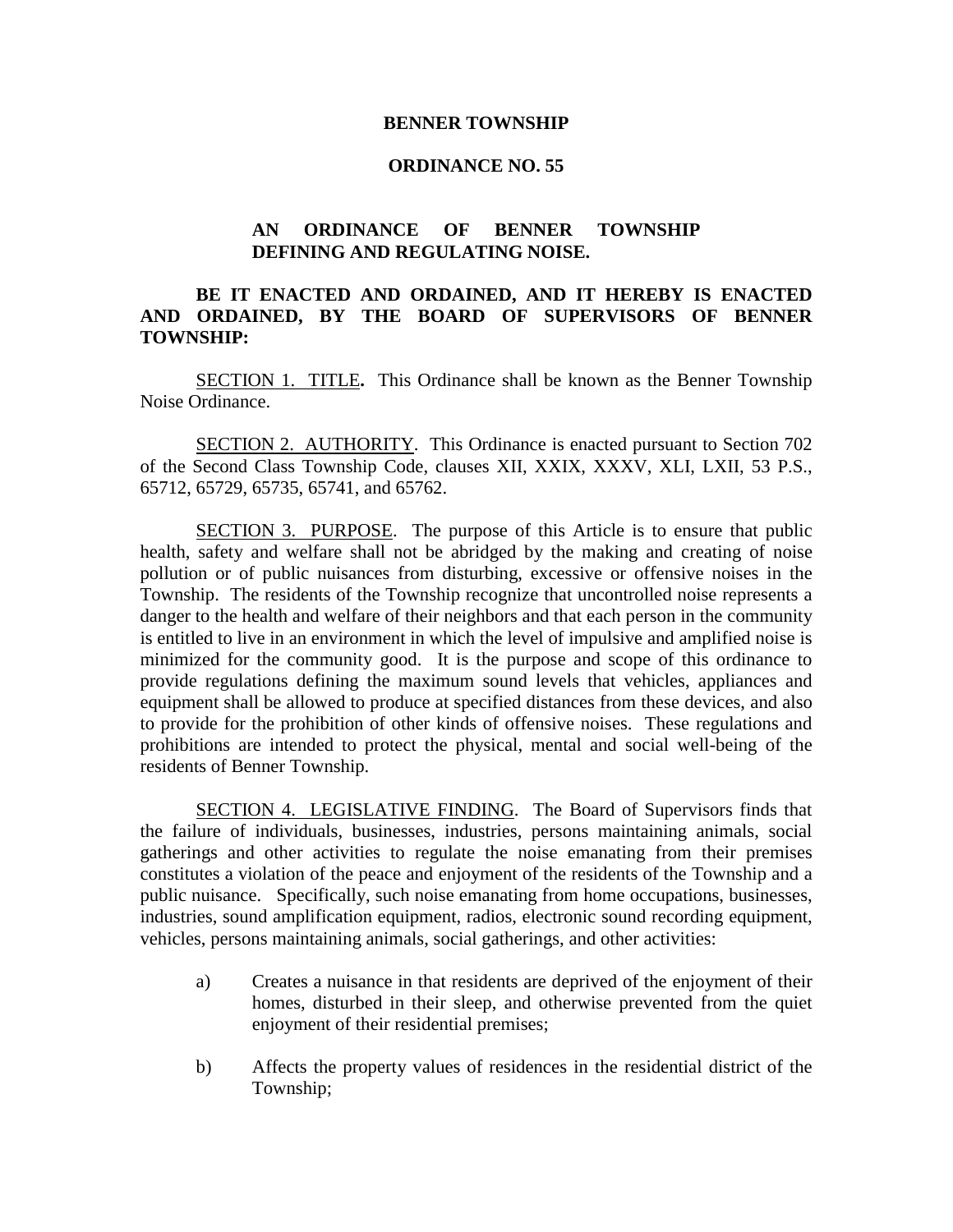- c) Affects the public welfare by reflecting negatively on the residential districts established for the Township;
- d) Disturbs the peace and good order of the Township; and
- e) Creates noise pollution.

SECTION 5. DEFINITIONS. The following words and phrases, when used in this Article, shall have, unless the context clearly indicates otherwise, the meanings given to them in this Section.

- a) All acoustical terminology shall be interpreted in accordance with that contained in ANSI S1.1, "Acoustical Terminology." All other words and terms not defined herein shall be used with a meaning of standard usage.
- b) ANSI American National Standards Institute, or its successors.
- c) Decibel  $(db) A$  unit of sound level which is a division of a logarithmic scale used to express the ratio of the sound pressure of the source to the pressure of an arbitrarily chosen reference pressure; the ratio is expressed on the decibel scale by multiplying its "base 10 logarithm" by 20.
- d) Excessive Noise excessive noise is that sound which is (1) injurious or which unreasonably interfere with the comfortable enjoyment of life and property. Measured noise levels in excess of limits established in these regulations or those specified in valid permits are declared to be excessive noise; (2) annoying to a person of ordinary sensibilities.
- e) Fluctuating Noise a fluctuating noise is a noise whose sound level varies significantly with time.
- f) Impulsive Noise impulsive noise is characterized by brief excursions of sound level. The duration of a single impulse is usually less than one second.
- g) Intermittent Noise an intermittent noise is a noise whose sound level exceeds the ambient noise levels at least twice during the period of observation, which is one minute or more. The period of time during which the level of the noise remains at an essentially constant value different from that of the ambient is on the order of one second or more.
- h) Night Time 9:00 p.m. to 7:00 a.m., prevailing time.
- i) Noise Any sound emitted by a person, animal, appliance, equipment, instrument or other device.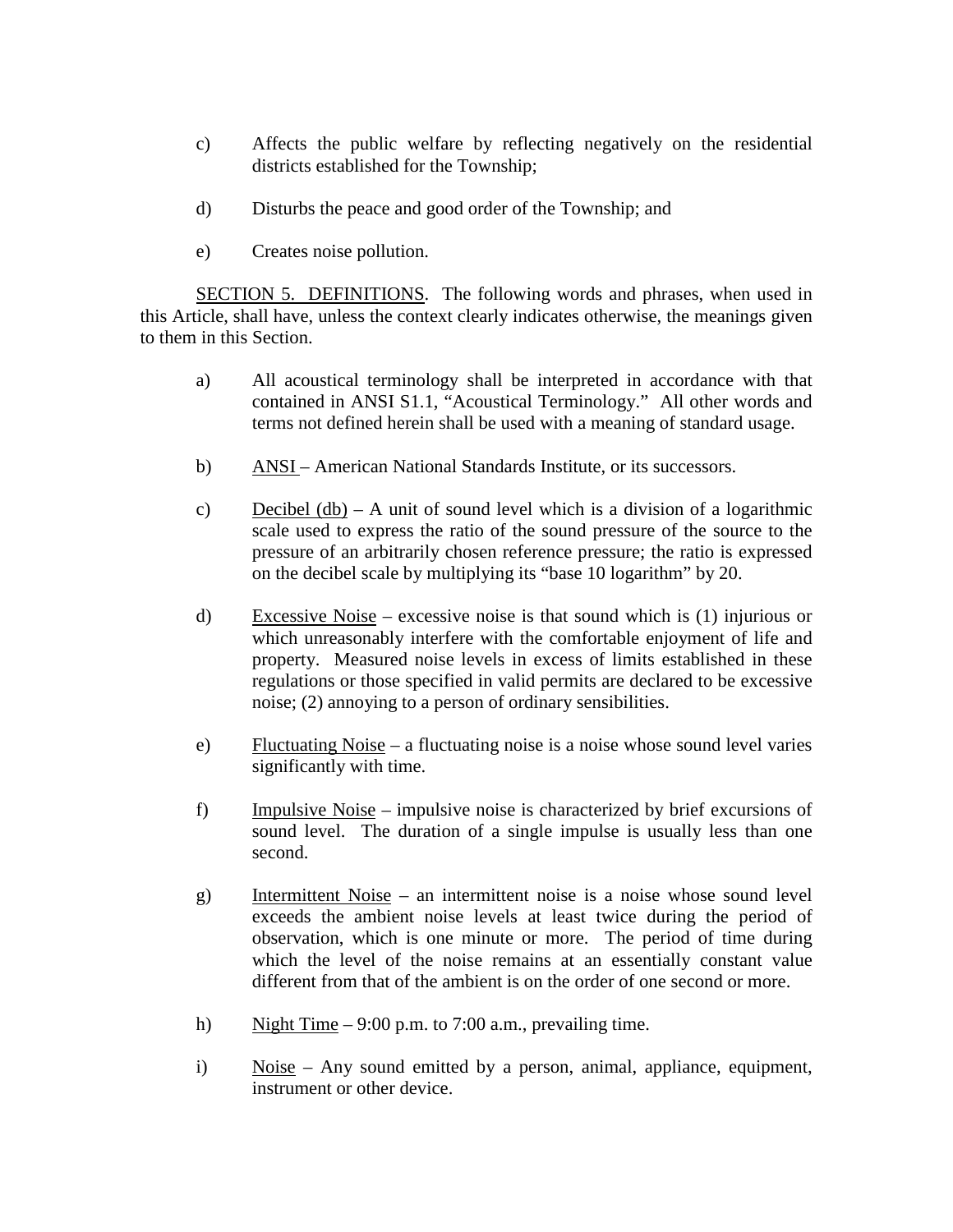- j) Noise Level Airborne sound levels expressed in dB and obtained by the use of specific frequency dependent weighting networks, as specified in the referenced standards and indicated by proper notation; if "A" weighting is employed, the sound level is identified as dB(A).
- k) Noise Pollution Noise of such loudness and character from a single source or from multiple sources, which is or may be predicted with reasonable certainty to be, injurious to health or which unreasonably interferes with the enjoyment of property or with any lawful business or activity. Noise/sound pressure levels exceeding those permitted in any district shall constitute "noise pollution."
- l) Party A social gathering.
- m) Period of Observation the time interval during which acoustical data are obtained. The period of observation is determined by the characteristics of the noise being measured and the instrumentation being used. The period of observation must be at least as long as the response time of the instrumentation. The greater the variance in individual sound level, the longer must be the observation time for a given expected accuracy of measurement.
- n) Person Includes an individual, firm, association, organization, partnership, trust, company, corporation or any other similar entity.
- o) S.A.E., Incorporated Society of Automotive Engineers.
- p) Sound Level Noise level.
- q) Sound Level Meter An instrument or combination of instruments which meets or exceeds the requirements for an ANSI Type SIA or Type S2A Sound Level Meter.
- r) Steady Noise a noise whose level remains essentially constant (i.e., fluctuations are less than five (5) dB) during the period of observation is a steady noise.
- s) Vehicle any device, or combination of devices, used for or capable of being used for transporting persons or property. Vehicles include, but are not limited to, the following: automobiles, trucks, buses, motorcycles, motorized bicycles, snowmobiles, scooters, all-terrain vehicles, go-carts, racers and like devices, farm machinery, industrial machinery, highway graders, trailers, graders and semi-trailers.
- t) Township The Township of Benner.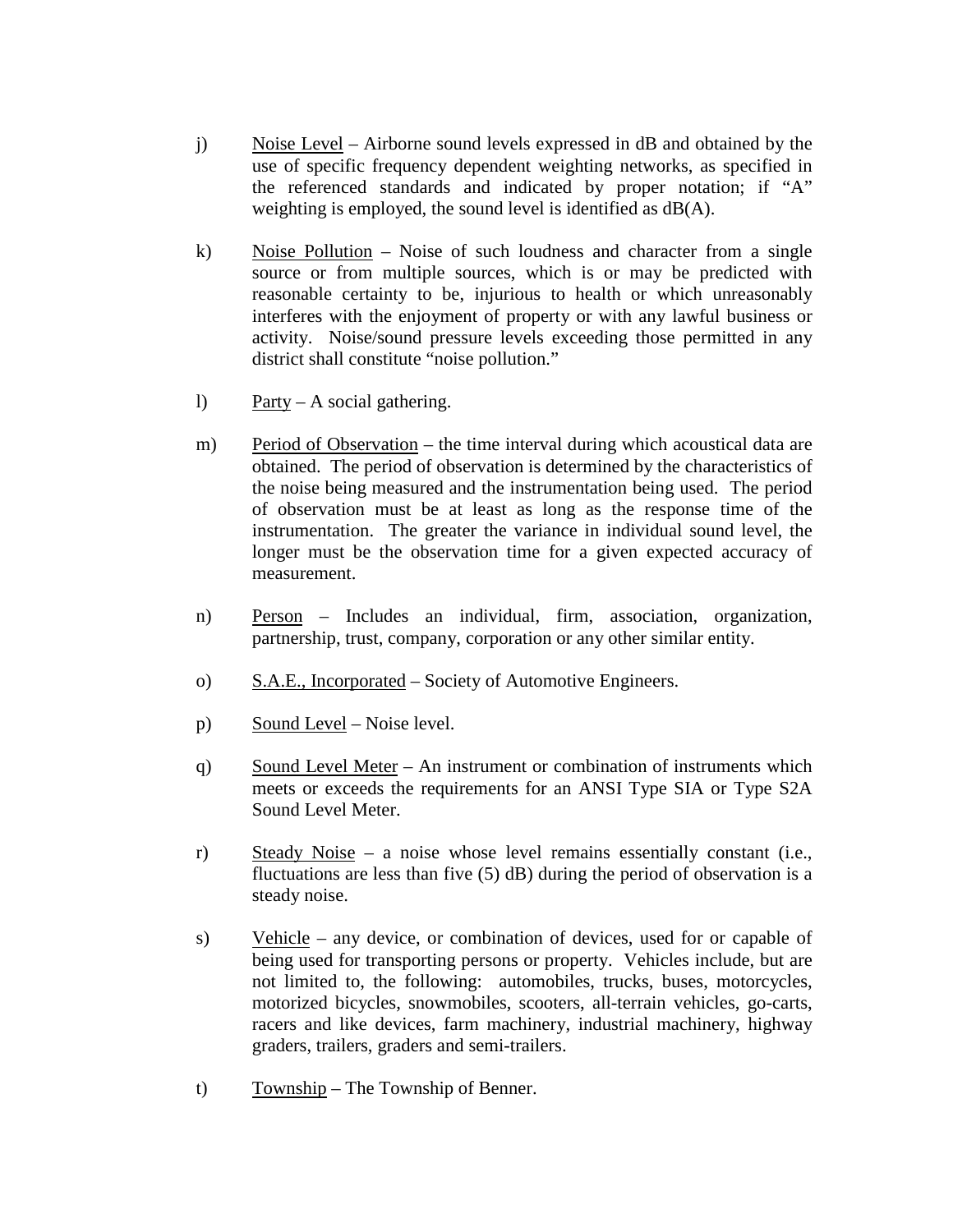u) Zoning Districts – Those districts as set forth on the Zoning Map of the Township.

SECTION 6. NOISE LIMITS. The following limits are established for noise in the Township.

A. General Standards. No person shall create or allow the creation of any noise or operate or cause to be operated any source of sound on property owned, leased, occupied or otherwise controlled by such person, which causes the sound level, when measured at or beyond the boundaries of the lot on which such activities take place, to exceed the noise levels specified below for the various zoning districts.

| <b>Zoning Districts</b>                  | Noise Level |
|------------------------------------------|-------------|
| All Forest, Agricultural and Residential | 62          |
| <b>Districts</b>                         |             |
| All other zoning districts               | 70          |

B. Special Regulations. No person shall create or permit to be created any sound which can be heard at the residence of any neighbor if any Residential District, as follows:

- 1) Any amplified sound.
- 2) Any repetitive animal sound
- 3) Sound from a party exceeding 70 dB(A).
- 4) Sound from appliance or equipment exceeding 55 dB(A) except where exempted below.
- 5) Sound from any commercial or industrial activity whether located in a residential or other district.

C. Vehicles – No person shall operate either a motor vehicle of a type subject to registration, except in police, fire equipment, ambulances or other government emergency vehicles at any time or under any condition of grade, load, acceleration or declaration in such a manner as to exceed the following noise limits for the category of minor vehicles based on a distance of fifty feet (50') from the center of the lane traveled on within the speed limit specified in this section under test procedures established by this ordinance.

| Type of Vehicle                                                    | Speed limit<br>of 35 MPH or less | Speed limit<br>of 35 MPH or more |
|--------------------------------------------------------------------|----------------------------------|----------------------------------|
| $(1)$ Any motor vehicle<br>with a manufacturer's gross combination |                                  |                                  |
| weight rating of 10,000 lbs. or more                               |                                  |                                  |
| and any combination of vehicles towed                              | $86 \text{ dB}(A)$               | $90 \text{ dB}(A)$               |
| by such motor vehicles:                                            |                                  |                                  |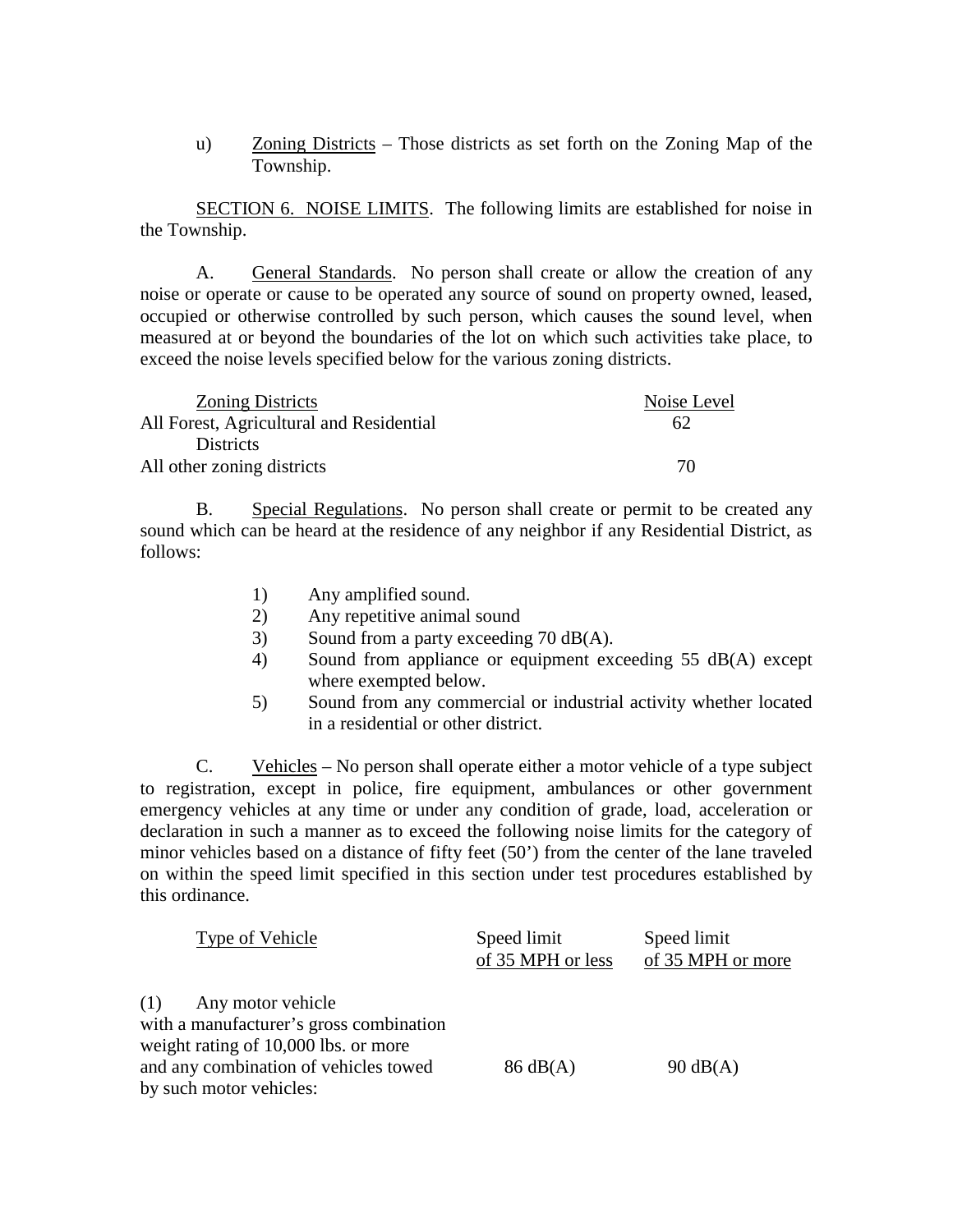| (2)<br>Any other vehicle or<br>any combination of vehicles towed<br>by such motor vehicle: | $76 \text{ dB}(A)$ | $82 \text{ dB}(A)$ |
|--------------------------------------------------------------------------------------------|--------------------|--------------------|
| Any motorcycle or motor<br>(3)<br>driven cycle:)                                           | $78 \text{ dB}(A)$ | $82 \text{ dB}(A)$ |

D. Equipment. No person shall operate any powered equipment or powered hand tool that produces of maximum noise level exceeding the following noise limits at a distance of fifty feet (50'), under test procedures established by this ordinance.

| Type of Equipment                                               | Noise Limit        |
|-----------------------------------------------------------------|--------------------|
| Construction and industrial machinery,<br>(1)                   |                    |
| such as crawler-tractors, dozers, rotary drills and augers,     |                    |
| loaders, power shovels, cranes, derricks, motor graders,        |                    |
| paving machines, off-highway trucks, ditchers, trenchers,       |                    |
| compactors, scrapers, pavement breakers, truck loaders,         |                    |
| conveyor belts, stone crushers, compressors and pneumatic       |                    |
| power equipment, but not included pile drivers:                 | $86 \text{ dB}(A)$ |
| (2)<br>Agricultural tractors and equipment:                     | $86 \text{ dB}(A)$ |
| Powered commercial equipment of 2 HP or less<br>(3)             |                    |
| intended for infrequent use in residential areas, such as chain |                    |
| saws, pavement breakers, log chippers, powered hand tools, etc. | $84 \text{ dB}(A)$ |
| Powered equipment intended for repetitive use in<br>(4)         |                    |
| residential areas, such as lawnmowers, small lawn and garden    |                    |
| tools, riding tractors, snow removal equipment, etc.,:          | $70 \text{ dB}(A)$ |

SECTION 7. EXEMPTIONS. Noise emitted from the following sources shall be exempted from the noise standards specified herein:

A. All safety signals and warning devices (e.g. intrusion alarms, back-up alarms on trucks); authorized vehicles when responding to emergencies (e.g. police, tire, ambulance sirens or any other device used to alert persons to an emergency or used during the conduct of emergency work.

B. The provision, repair and maintenance of municipal services or public utilities.

C. Bells, chimes and carillons used for religious purposes or in conjunction with national celebrations or public holidays; existing bells, chimes and carillons that are currently in use for any purpose.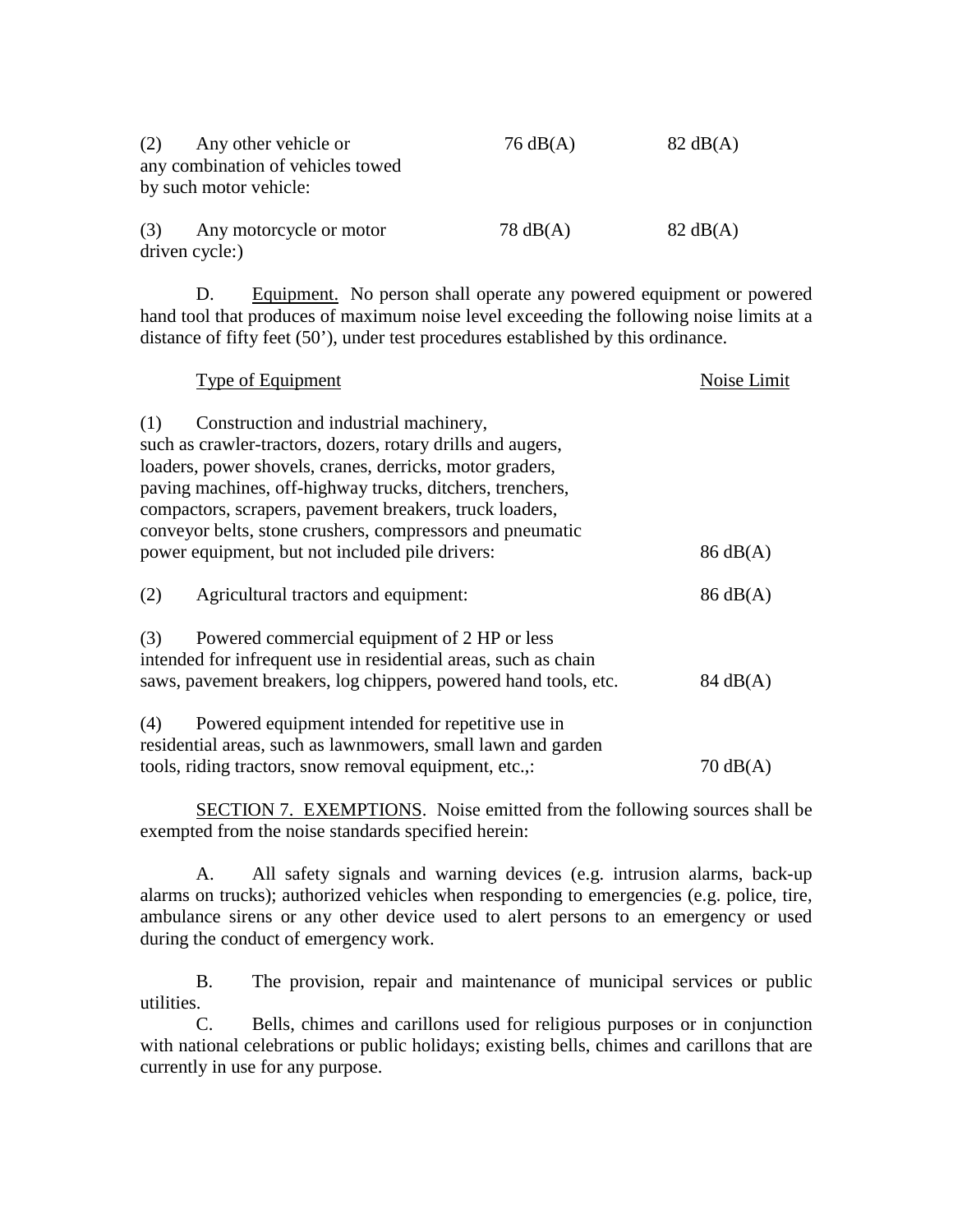D. Appliances, lawn and garden equipment, snow removal equipment and household power tools in use between the hours of 7:00 a.m. (prevailing time) and 9:00 p.m. (prevailing time) provided such are operated within the manufacturer's specifications and with all standard noise reducing equipment in use, unmodified, and in proper operating condition.

E. Heavy construction equipment when being used for a relatively short period of time on a specific short term project (such as constructing a building; constructing, repairing or cleaning a road; drilling a well; and other similar short term, specific, construction, demolition, or repair projects) in use between the hours of 7:00 a.m. and 6:00 p.m., prevailing time, for the duration of such short term, specific project; PROVIDED, such heavy construction equipment is operated within the manufacturer specifications and with all standard noise-reducing equipment in use, unmodified and in proper operating condition.

F. Air conditioners, fans, heating units and similar comfort devices, provided such are operated within the manufacturer's specifications and reasonable measures are taken to reduce noise levels as approved by the Noise Enforcement Officer.

G. Airplanes, helicopters and normal activities of properly licensed airports.

H. Musical, recreational and athletic events conducted by or permitted by schools or local government.

I. Activities permitted by special waiver, as provided herein, according to the terms and conditions of said waiver; activities conducted in accordance with a special activity permit approved by the Board of Township Supervisors.

SECTION 8. SPECIAL WAIVERS. A temporary waiver from strict compliance with the noise standards specified herein may be granted to persons during emergency circumstances, as determined by the Noise Enforcement Officer to permit reasonable time to effect repairs and/or adjustments to equipment, appliances, instruments and other sound-emitting devices which, when in use, exceed the noise level limits, provided that the use of such devices shall be essential to preserve and protect health and safety or to comply with other lawful rules, regulations and ordinances.

SECTION 9. NOISE ENFORCEMENT OFFICER. For the administration of this Ordinance, the Board of Supervisors shall appoint a Noise Enforcement Officer who shall not hold any elective office in the Township and who shall be qualified by training and experience to perform the necessary measurements and procedures required to determine violations of this Ordinance. The duties of the Noise Enforcement Officer shall be:

A. To make inspections and observations of noise conditions, and to investigate complaints;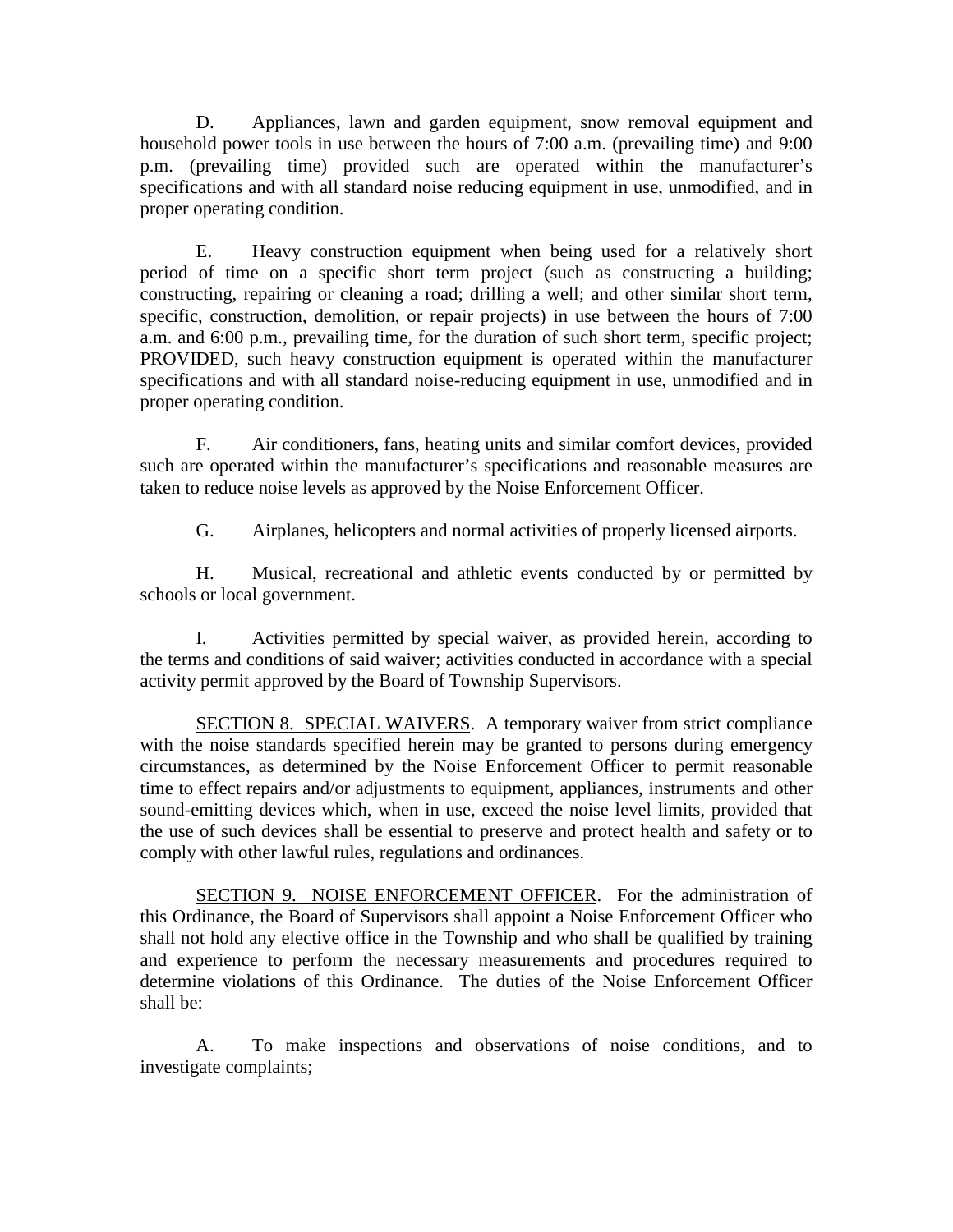B. To issue all warnings, citations, and special waivers as provided herein, and to undertake all other activities necessary for the enforcement and administration of this Ordinance.

C. To prepare and maintain records of all activities undertaken in the course of the administration or enforcement of this Ordinance.

SECTION 10. ENFORCEMENT OFFICERS. This Ordinance may be enforced by the Noise Enforcement Officer or any police officer.

SECTION 11. ENFORCEMENT PROCEDURES. The following procedures and penalties are prescribed for enforcement of this Article.

A. First Offense. If it is determined by the Noise Enforcement Officer or a police officer that a noise level is in excess of the levels prescribed by this Article, the officer shall issue a written warning to the person responsible. Any such warning shall be in effect for 90 days.

B. Second and Subsequent Offenses. If it is determined by the Noise Enforcement Officer or a police officer that a noise level in excess of the levels permitted by this Ordinance shall have been caused or permitted by any person within 90 days after the issuance of a warning for a first offense, the officer shall issue a citation to such person causing or permitting said noise level, and prosecute the same before the District Magistrate.

C. Injunctions. In addition, the Noise Enforcement Officer may, after obtaining approval by the Board of Supervisors, file legal or equitable actions in Court in the name of the Township to abate or enjoin violations of this Ordinance.

D. Other Penalties. Nothing in this Ordinance shall be construed to impairing or equitable legal thereof, of any person or the public for injury or damage arising from the emission or release into the atmosphere or ground from any source whatever of noise in such place or manner, or at such levels which may give rise to such cause of action.

E. Public Nuisance. Any emission of noise from any source in excess of the limitations established herein is hereby declared to be a public nuisance and may be abated by administrative or judicial proceedings, fines and penalties herein provided.

F. Other Remedies. Nothing in this Ordinance shall be construed to impair any cause of action or legal remedy thereof, of any person or the public for injury or damage arising from the emission or release into the atmosphere or ground from any source whatever of noise on such place or manner, or at such levels which may give rise to such cause of action.

G. Noise Pollution. This Ordinance is enacted as an ordinance for protection of the public health and safety and for the control of noise pollution in the Township.